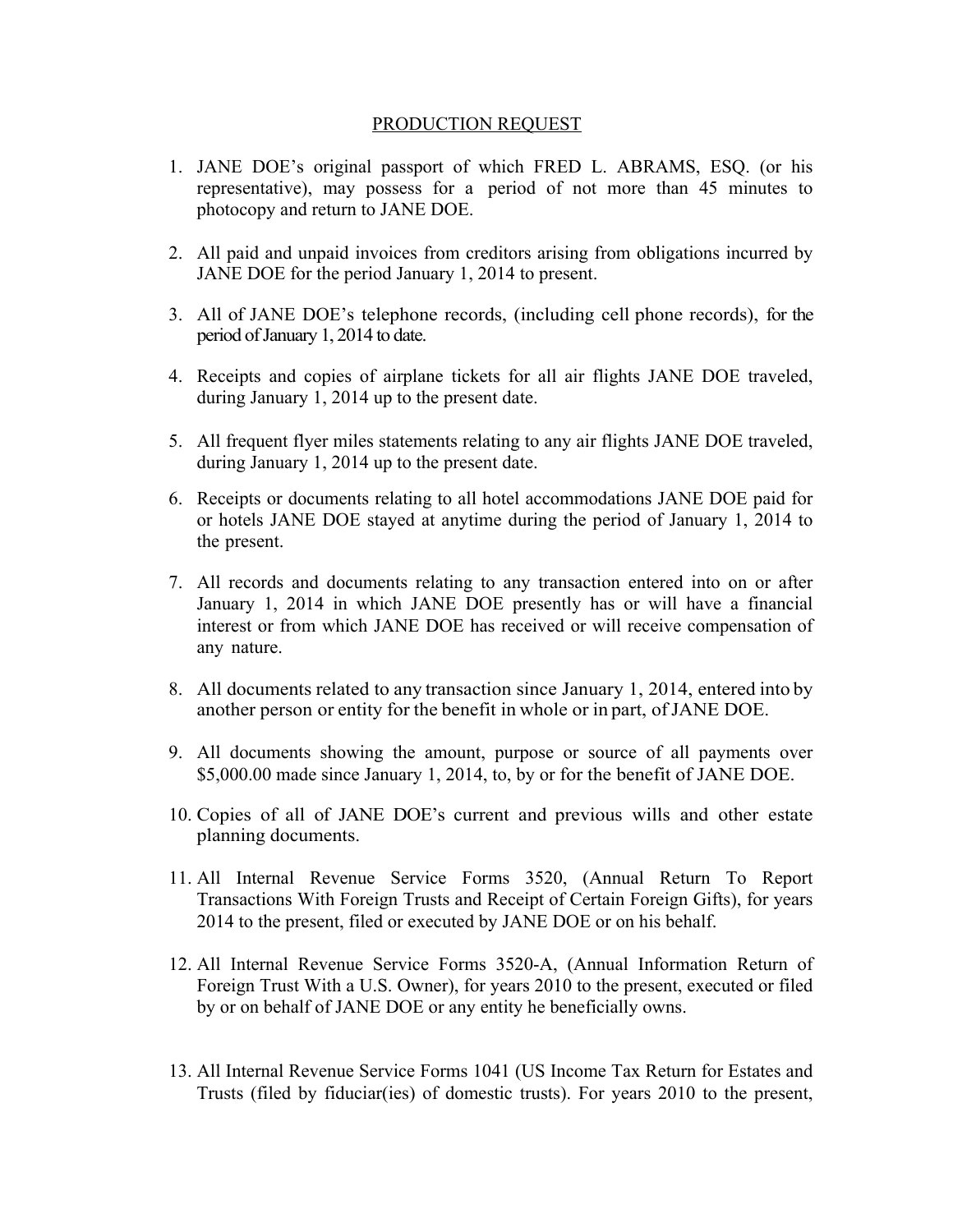executed or filed by or on behalf of JANE DOE or any entity he beneficially owns.

- 14. All Internal Revenue Service Forms 1041-NR (US Nonresident Alien Income Tax Return, filed by a trustee of a foreign trust). For years 2014 to the present, executed or filed by or on behalf of JANE DOE or any entity he beneficially owns.
- 15. All Financial Crimes Enforcement Network (a.k.a. FinCEN) Forms 114, Report of Foreign Bank and Financial Accounts (FBAR) or TD F 90-22.1 FBAR forms, executed or filed by or on behalf of JANE DOE for years 2014 to the present.
- 16. All documents related to any loans that JANE DOE or any entity he beneficially owns, has obtained from any person or entity since January 1, 2014 and a listing of all such loans.
- 17. A listing of all trips JANE DOE took outside of the State of New York any time during January 1, 2014 to present.
- 18. A list of all persons residing outside the State of New York with whom JANE DOE, (or an entity he beneficially owned), engaged in a business transaction, any time during the period January 1, 2014 to date.
- 19. A list of all persons residing outside the State of New York who have been to JANE DOE's place of residence or whose residence JANE DOE has been to, any time since January 1, 2014.
- 20. A list of all persons residing outside the United States with whom JANE DOE has communicated at anytime since January 1, 2014.
- 21. A list of any foreign or domestic trust(s) JANE DOE beneficially owned or formed or was employed by; was a grantor of; or was a beneficiary of; or was otherwise related to.
- 22. All insurance policies covering nonbusiness & business assets of JANE DOE from January 1, 2014 to present, including but not limited to, homeowners insurance policies, automobile insurance policies and personal umbrella policies.
- 23. All records relating to gifts, including but not limited to any gift tax returns, made by JANE DOE.
- 24. All bank statements, canceled checks, check registers, billing statements, receipts or other documents relating to financial accounts or credit cards or debit cards which JANE DOE beneficially owned or had signature authority over anytime during January 1, 2014 to the present.